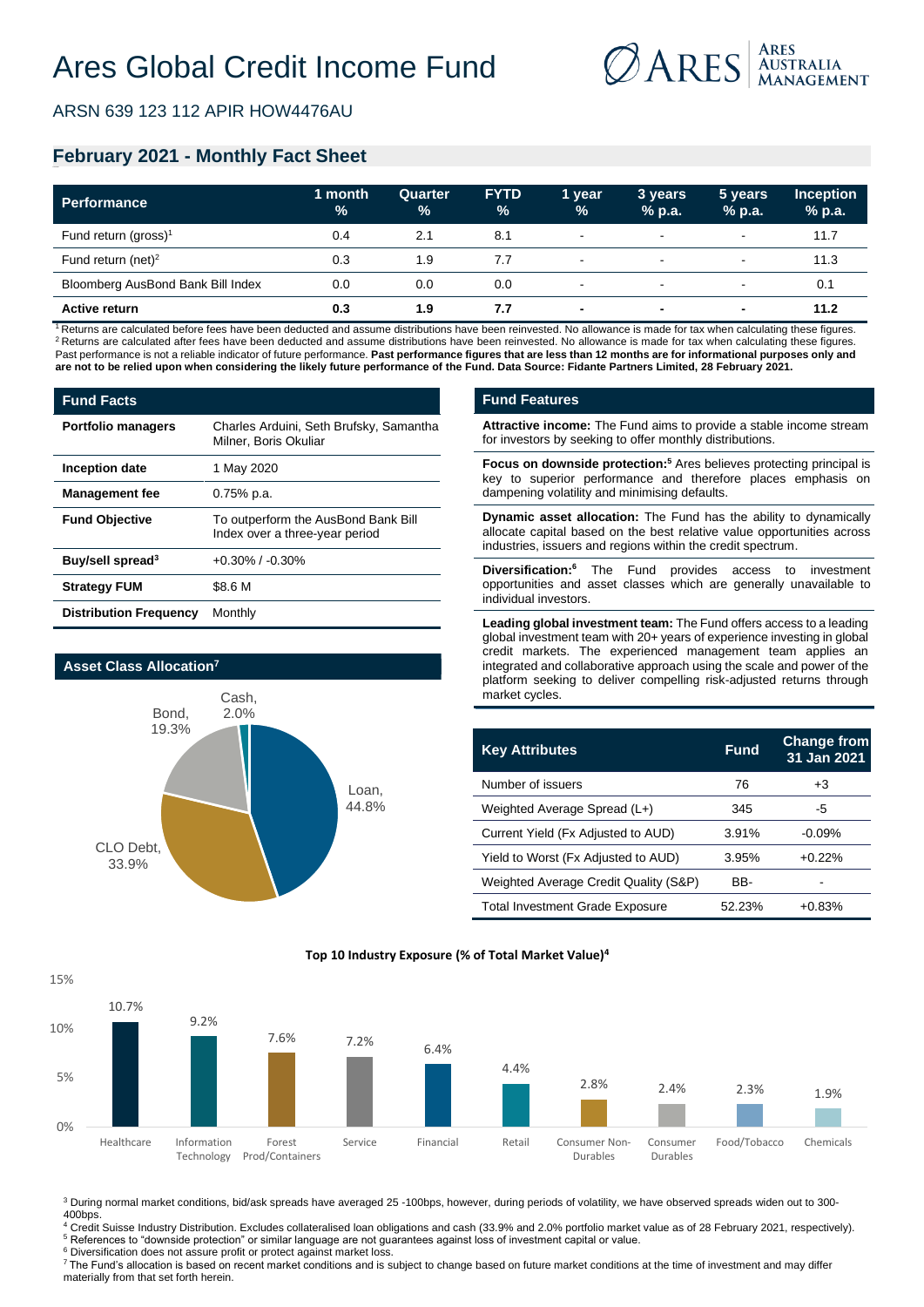

#### **Market Commentary**

Global risk assets continued their rally during the month of February, responding favorably to an anticipated economic reopening amid continued vaccine dissemination, expectations for a \$1.9 trillion stimulus package, and improving economic data. U.S. equities outperformed credit with S&P 500 returns of  $2.76\%$ <sup>(1)</sup> for the month, as promises of fiscal stimulus from the White House, and a pledge by the Federal Reserve ("Fed") to keep interest rates low trough at least 2023 boosted investor sentiment. As equity markets rebounded from elevated volatility in January, U.S. leveraged credit spreads continued to narrow from year-end as lower quality paper, along with more cyclical segments, drove returns.

U.S. high yield bonds posted modest gains of 0.35%<sup>(2)</sup>, despite coming under pressure in the back half of the month as longerdated Treasuries sold off in anticipation of a boom in economic growth and inflation. Gross high yield issuance declined monthover-month, with \$38.1 billion of bonds pricing in February following \$55.7 billion in January; meanwhile, outflows from high yield mutual funds and ETFs persisted<sup>(3)</sup>. Despite this shift in technicals from last year's unprecedented strength, refinancing activity in the asset class remained robust, limiting new money needs.

U.S. leveraged loans modestly outperformed U.S. high yield bonds in February, returning 0.67%(4) as investor demand for floating rate instruments increased amid rising rates and record CLO origination. Specifically, loan funds experienced a third consecutive inflow in February totalling \$2.8 billion, following January and December's inflows of \$4.2 billion and \$390 million, respectively. Primary market activity for loans also continued at a rapid pace, with \$115.9 billion of loans pricing in February, the fourth highest monthly gross issuance on record.<sup>(3)</sup> Gross issuance was primarily driven by refinancing and repricing activity and as a result, net issuance accounted for only 29% of the month's total volume, presenting a favorable supply/demand imbalance in the asset class.

Similarly, U.S. CLOs delivered strong returns in February, with all ratings tranches experiencing positive gains.(5) CLO market conditions remain supportive, as CLO debt costs have fallen sharply while the pace of liability spread tightening has exceeded most expectations this year, fueling momentum in the new issue market. Specifically, total CLO issuance, including refinancings and resets, surged to \$47.3 billion across 101 deals during February. (6)

U.S. investment grade credit lagged the broader market rally, returning  $-1.44\%$ <sup> $(7)$ </sup> for the month, as heavy bond supply and a flight towards shorter duration strategies amid rising U.S. Treasury yields weighed on performance. Investment grade gross issuance totaled \$104 billion in February and maturities rose to \$49 billion, resulting in net issuance of \$54 billion.(3)

Meanwhile, performance across European liquid credit markets has been firm, as European high yield bonds and leveraged loans returned 0.81%<sup>(8)</sup> and 0.58%<sup>(9)</sup>, respectively, for the month. Cyclical sectors including leisure, transportation and retail, along with lower quality paper, continued to drive performance.

### **Market Outlook**

Positive news around the approval of the Johnson & Johnson vaccine, passage of the much-anticipated \$1.9 trillion stimulus package, and a pickup in the job market has provided a supportive backdrop for the corporate credit markets.

Investor sentiment was further buoyed by February's consumer demand data, including the ISM manufacturing report which implied solid manufacturing production will keep up with household demand for goods. Additionally, an increase in services payrolls over the past month suggests a broader improved outlook on the pandemic, and we expect this momentum to continue as restrictions ease. Amid these factors, we are expecting a rising rate environment due to higher inflation and growth, which has historically proven to be generally beneficial for credit assets, similar to the environment in 2017. Although positive indicators provide hope for a strong recovery (soon), we are cognizant of potential headwinds, including the sizable employment gap and more transmissible variants of the COVID-19 virus, which may stall economic activity. We expect near-term bouts of volatility due to the continued vaccine rollout and varied state reopening plans, but we are actively monitoring our portfolios and are seeking attractive opportunities across evolving market conditions.

### **Fund Commentary**

The Ares Global Credit Income Fund ("the Fund") delivered positive returns in February, benefitting from the continued broad risk rally in credit. All of the Fund's underlying asset categories were positive contributors to returns, with the primary driver of performance being its exposure to bank loans, which benefited from a supportive technical environment. We saw investors rotate into floating rate assets to hedge against potential interest rate risk and CLO formation remained strong during the month, which buoyed the loan asset class. Specifically, performance was driven by the Single-B cohort in both the high yield and bank loan allocations, as lower quality paper outperformed in February due to increased appetite for risk. Within the Structured Credit allocation, the Fund's CLO Debt exposure was accretive to performance, as a steepening yield curve bolstered investor demand for floating rate CLO debt tranches. In terms of portfolio positioning, we took profits on our below-investment grade bond exposure and rotated into Single-B loans and CLO debt securities. Within our loan allocation, we've been very active in the new issue market and continue to rotate into new, call protected loans, with Libor floors. From a sector perspective, we continue to be defensively positioned in sectors that are less likely to be impacted by COVID-19 setbacks, such as packaging, health services, software, and certain segments of media/telecom, as well as utilities.

We believe the macro environment remains generally favorable for leveraged credit markets and expect the passage of a \$1.9 trillion stimulus package and momentum in vaccine dissemination in support sentiment over the near term. Economists surveyed by the Wall Street Journal now forecast 5.95% growth in 2021, which has increased by more than 100bps over the past month. Additionally, President Biden recently announced his plan to make all adults eligible in the U.S. for the vaccine by May 1, 2021. Against this constructive backdrop, we believe corporate balance sheets will continue to repair themselves and default rates will trend lower. However, we expect a bumpy road to recovery and anticipate an elevated level of idiosyncratic credit events looking into H2'21 and beyond. We expect the market to shift from beta to alpha opportunities in the coming year, and believe in this type of environment, credit selection is paramount and loss avoidance is key to "winning". Therefore, we believe the Ares Global Credit Income Fund is well-positioned to deliver attractive returns due to our disciplined investment process rooted in fundamental credit selection, relative value analysis, and rigorous risk management.

As of 28 February 2021. Sources: (1) S&P 500. (2) The ICE BofA US High Yield Index ("H0A0"). (3) JPM. (4) Credit Suisse Leveraged Loan Index.<br>(5) CLOIE. (6) LevFin Insights. (7) Bloomberg Barclays U.S. Aggregate Bond Index Index Hedged to EUR. (9) Credit Suisse Western European Leveraged Loan Index Hedged to EUR.